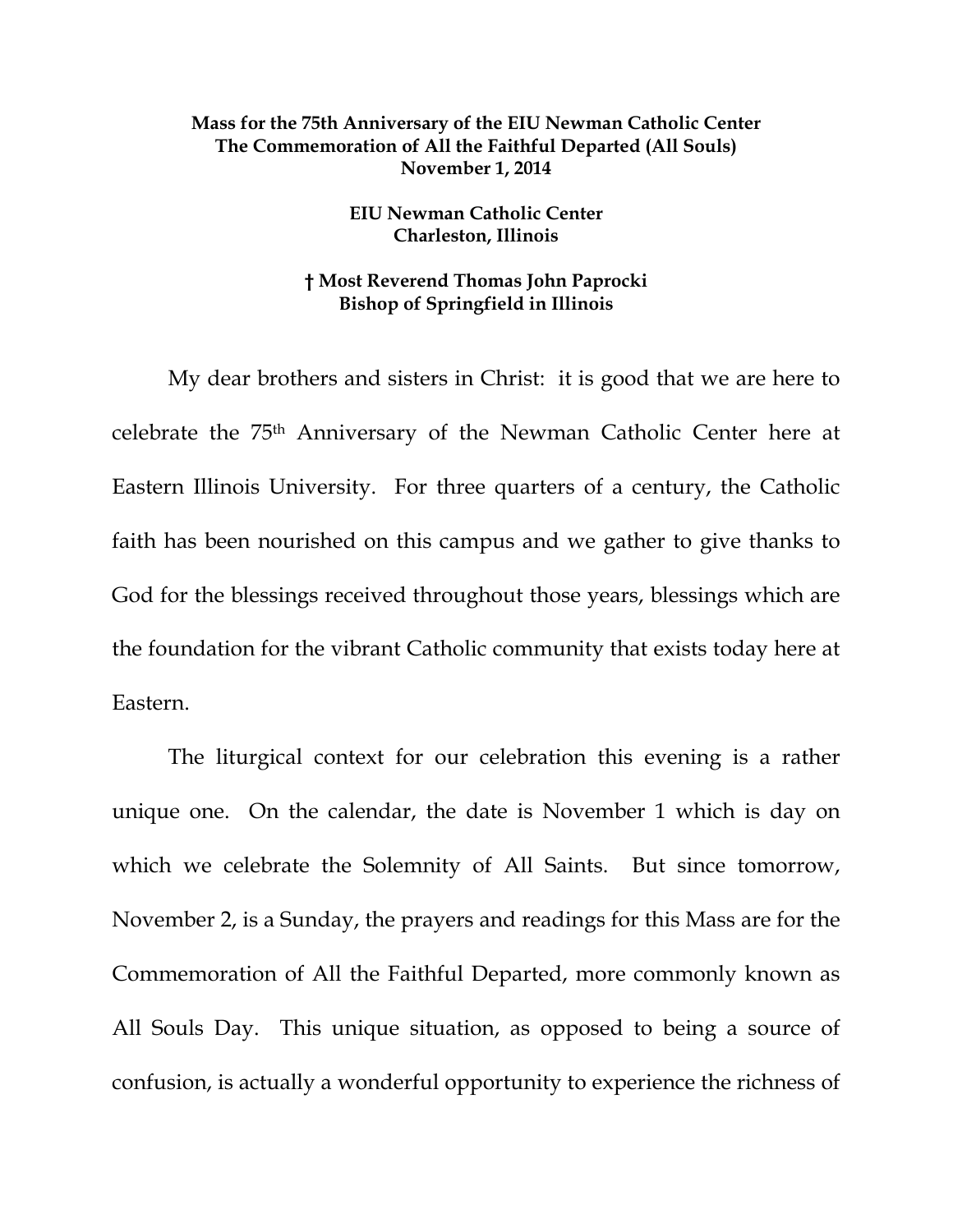what these two days celebrate regarding our belief about what happens to us when we reach the end of our earthly lives.

In our first reading from the Book of Wisdom, we encounter the contrast that exists between a purely human understanding of death and one based on faith. From physical appearances alone, one might say about the dead: "[t]hey seemed, in the view of the foolish, to be dead; and their passing away was thought an affliction and their going forth from us, utter destruction" (Wisdom 3:2-3a). To many, death makes no sense and leaves us with a sense of despair and uncertainty. From the perspective of faith, however, we are able to say that "[t]he souls of the just are in the hand of God" and that "they are in peace" (Wisdom 3:1, 3b).

Our faith reminds us that death is not the end of our story. From the moment that He created humanity, God desired that we should be with Him for eternity. Even after Adam and Eve turned away from God in the garden, thus introducing death into the world, the Lord did not abandon that desire. In order to make this eternal union with Him possible once again, He sent His Son, Jesus Christ, into the world to restore that link that had been lost. Through His death and Resurrection, He has reconciled us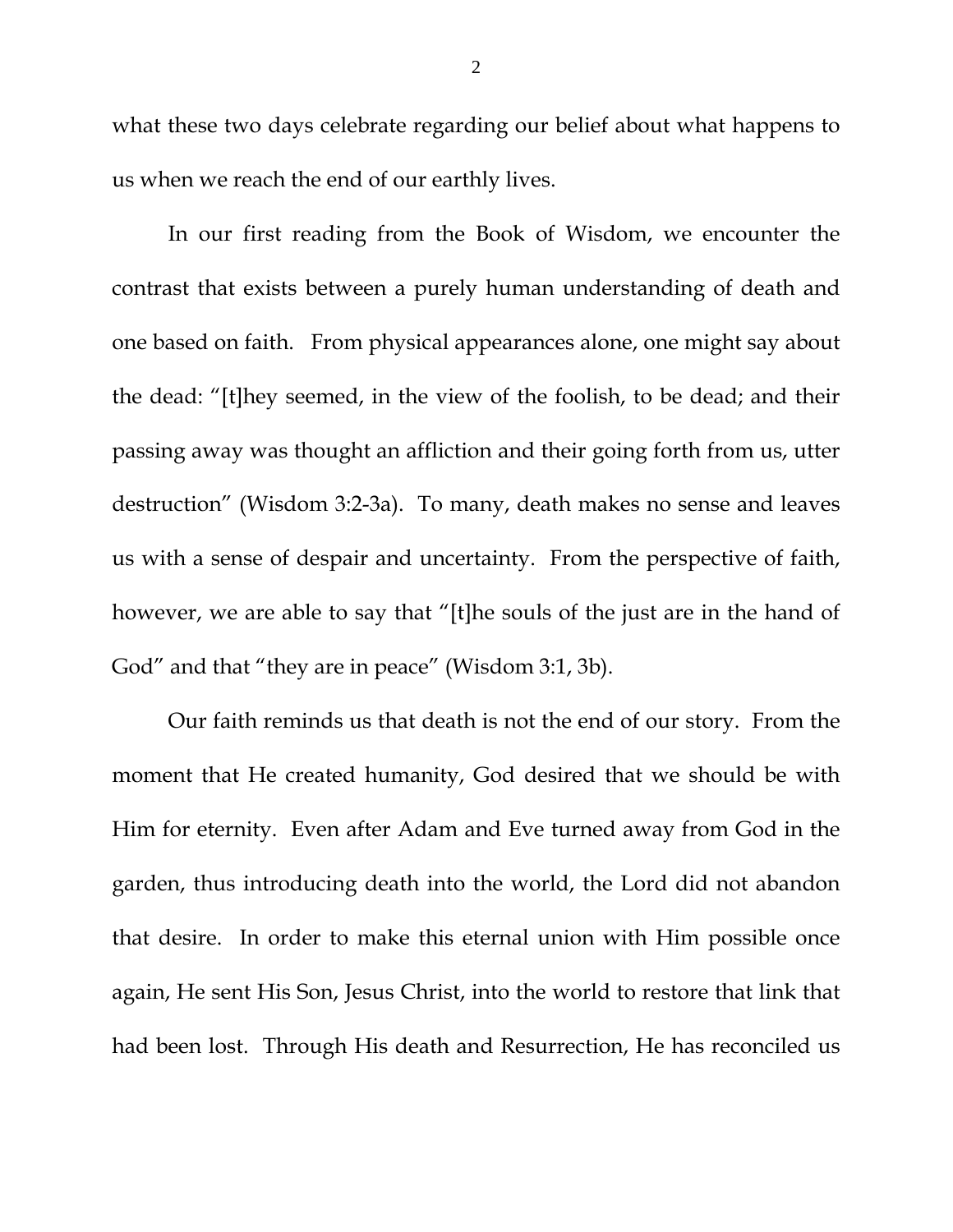to Him and has given us the opportunity to share that destiny of eternal glory that He intended from the beginning.

Although this supreme act of love was sufficient to save all of humanity, it does not cancel out our free will to either accept or reject this great gift. From this comes our belief that when our earthly life comes to an end, it will continue for eternity either with God or without Him. All Saints Day and All Souls Day direct our attention to the former, for those who have died in the grace of Christ remain united with us in that same bond of His love. Those who freely choose to explicitly reject this gift have freely chosen to be separated from Christ for eternity and thus, separated from those who are united to Him.

All Saints Day is a day in which we celebrate all of those souls who are now enjoying the fullness of life in Heaven among the saints. While the Church has a list of those officially recognized as being in Heaven, we believe with great hope that there are countless others who have arrived at the heavenly banquet, being totally free from any imperfection or impurity. We rejoice for we are encouraged by their example of a life well-lived and we are aided by their prayers as we strive to join them when our pilgrimage is complete.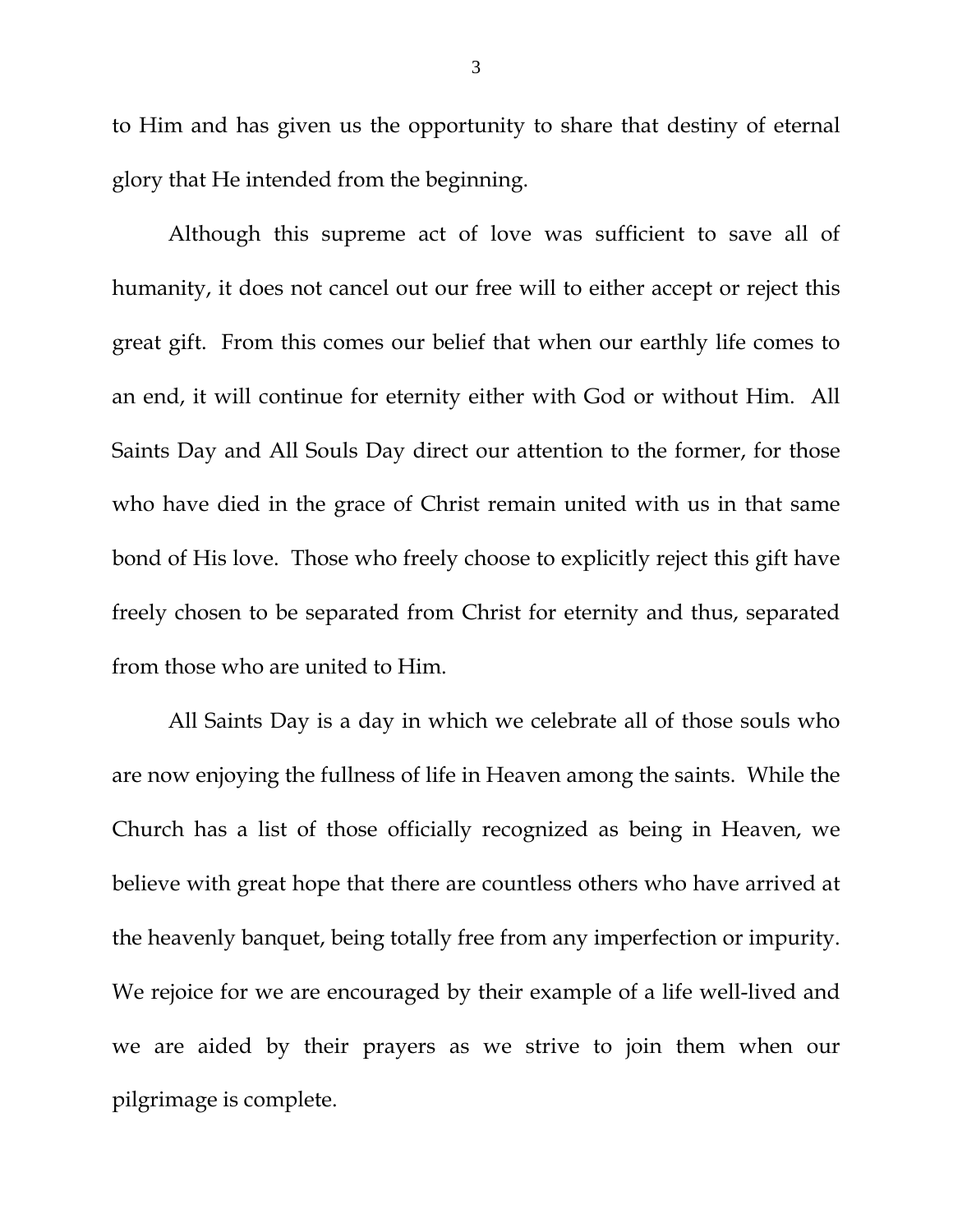All Souls Day is closely related. On this day, we celebrate those who have freely chosen to spend eternity with Christ and are united with Him in the bond of His love at the time of their death, but who still bear some of the remnants of their previous sins. In His rich mercy and His great desire to extend His victory to those who die in this way, God has made possible a state whereby one is purified of these traces of sin so as to be worthy to join the company of saints totally cleansed of any residue that may have been clinging to them from their long and difficult journey of life.

In this state of Purgatory, the faithful departed depend on our prayers and sacrifices to aid them in this process, and so we gladly offer our prayers for them in various ways individually and collectively, as we do today on All Souls Day. It is an unfortunate mistake that many people in our culture today dismiss this important practice of our faith. Many would like to just assume that their loved ones have gone to Heaven and therefore see no need to pray for the repose of their souls. To withhold those prayers is in no way a lack of hope on our part, but rather, an expression of true love for them and a firm trust in God's infinite mercy.

We can see then, the richness of these two celebrations which remind us of how intimately connected we are to those who have gone before us

4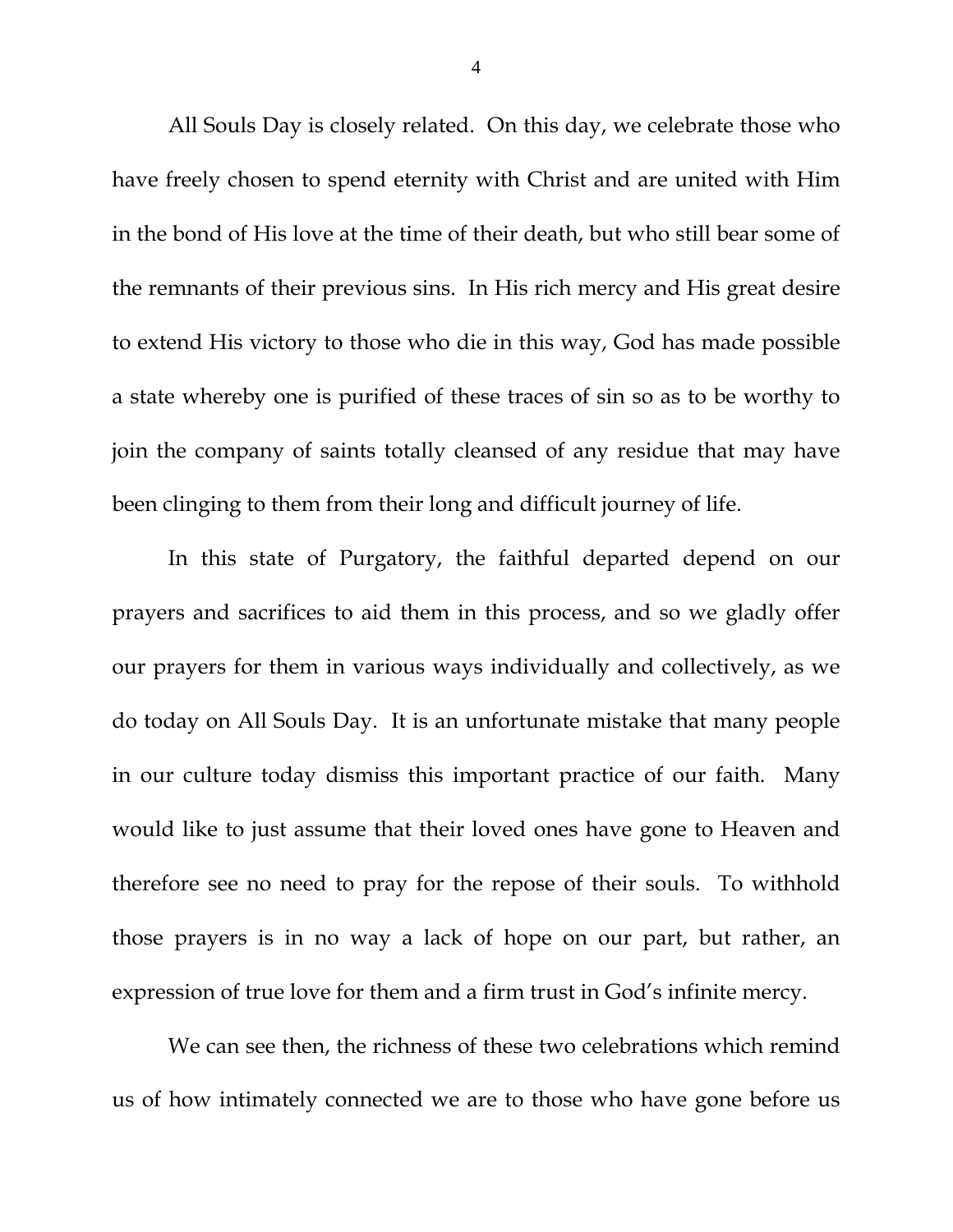marked with the sign of faith. We benefit immensely from our connection with the saints in Heaven and we have the great privilege of benefitting those who are guaranteed to be in Heaven, but who require some purification before being fully admitted to the Kingdom.

Our unique liturgical celebration today highlighting these two important feast days enriches our celebration of the 75th Anniversary of the Newman Catholic Center tonight by giving deeper meaning to the theme chosen for this event: "Remembering our past, celebrating our present, ensuring our future."

We remember our past by acknowledging the many sacrifices and good works undertaken by so many who have gone before us and have provided for the spiritual fruits that you enjoy on a regular basis here at this Newman Center. Our remembrance would be incomplete if we did not call to mind the souls of those people who have entered into their eternal rest. For those who may be in Heaven, we implore their intercession as we move forward in the sure and certain hope of joining them one day. For those who require some assistance in Purgatory, we gladly offer our prayers for them in gratitude for their contributions,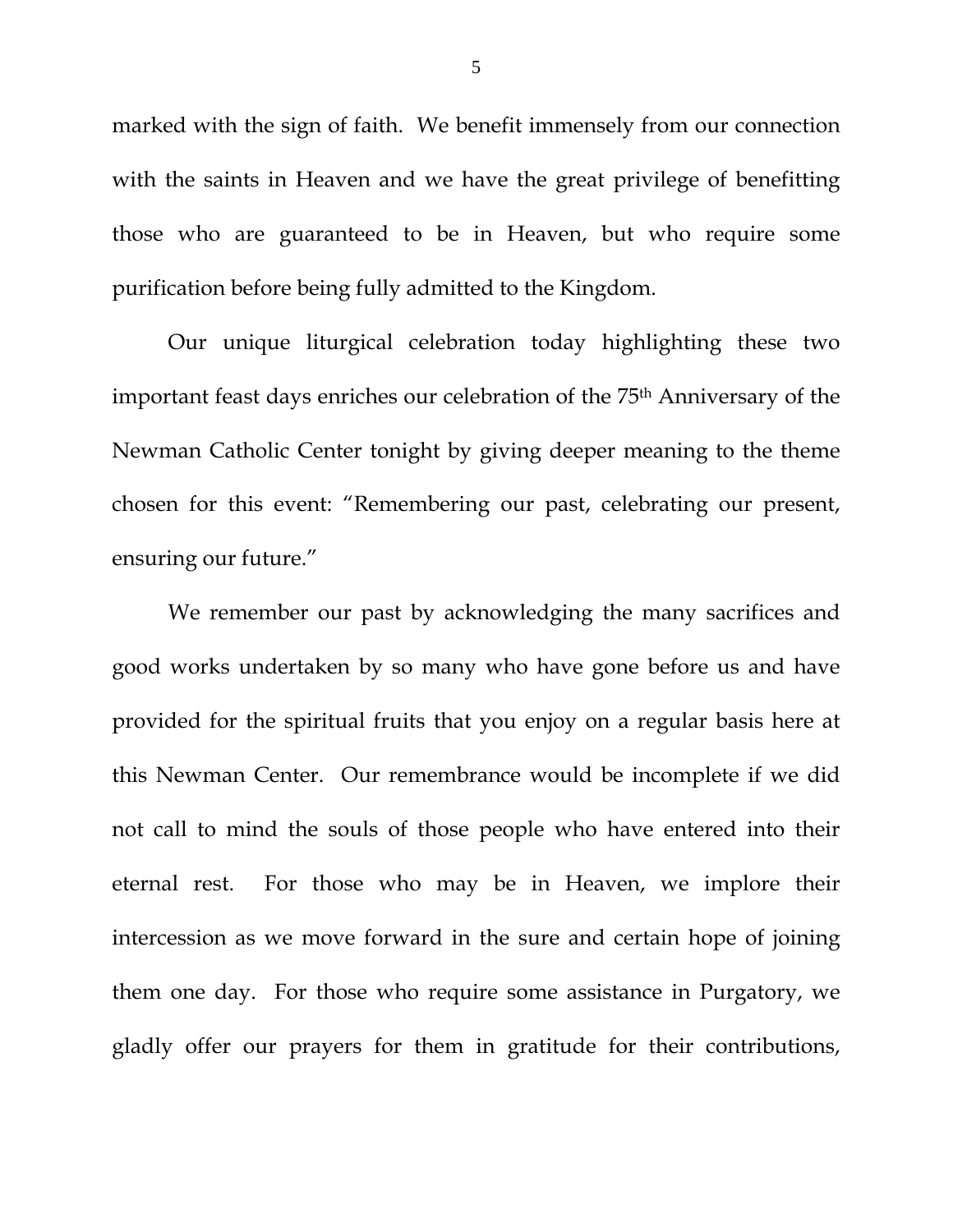praying that they may soon receive their full inheritance in the Lord's house.

We celebrate our present, recognizing the many ways in which the Holy Spirit is active in stirring the hearts of the students here who seek to carry on the strong tradition of the Catholic faith on this campus. The strong dedication to the Catholic faith keeps all of you united with one another and the rest of the Church, helping you to realize the diversity and unity that exists among yourselves, the diocese, and the Universal Church both here on earth and outside of time in Purgatory and Heaven.

In a particular way, there is much to celebrate in the present in the number of men who have been affiliated in some way with the Newman Center who are now studying for the priesthood in the seminary. This, as Pope Benedict XVI said, is a hallmark of vitality<sup>1</sup> for this community.

Finally, we gather with a mind toward ensuring our future. Beyond the material and financial elements that make the continuation of this Newman Center possible, we see how the Catholic faith here is preparing many students not just to be faith-filled members of society and the Church, but it is also preparing them to be among the elect in the communion of saints.